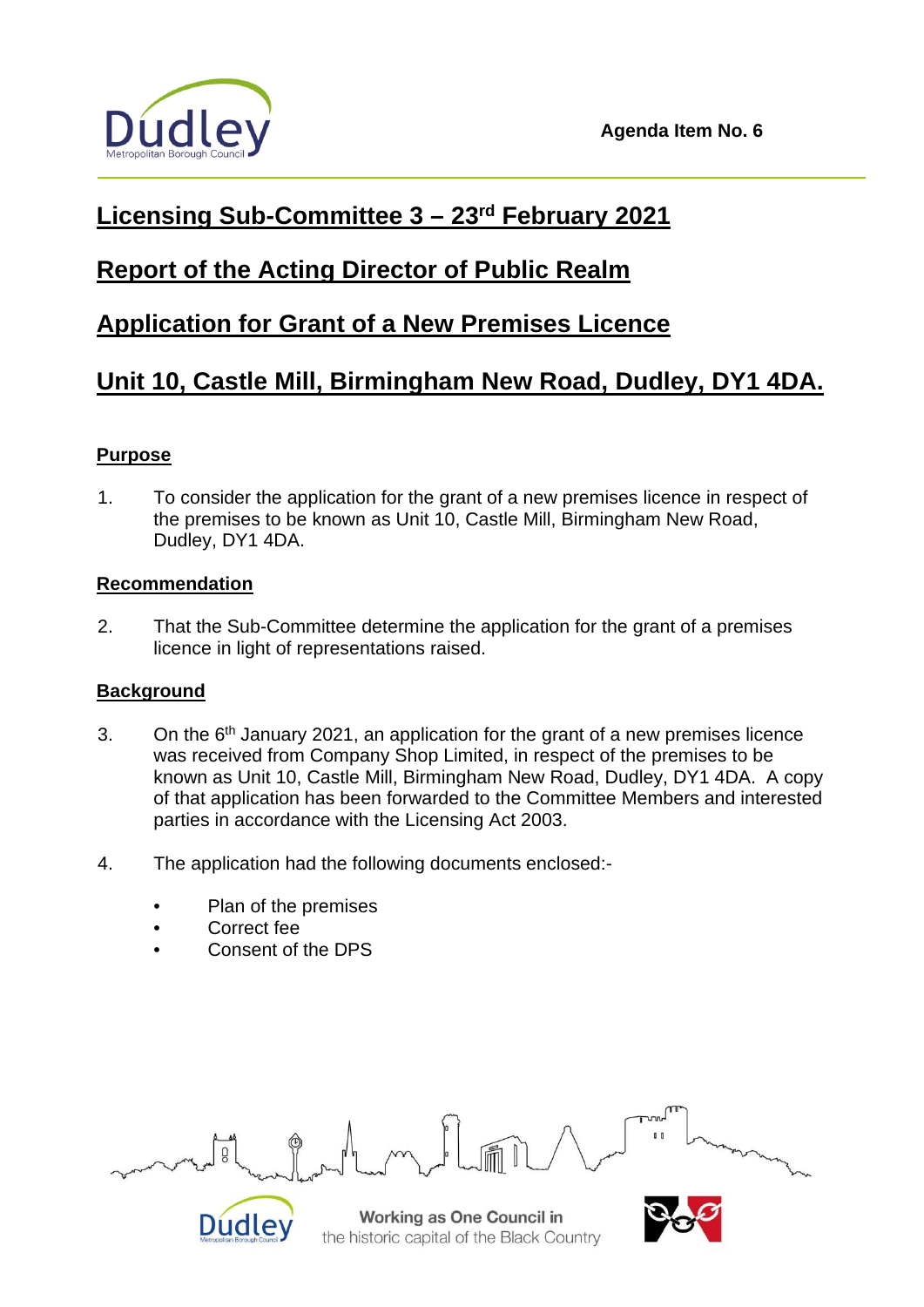5. The application for a premises licence is as follows:

## **Supply of Alcohol and Recorded Music**

Monday to Saturday 08.00 until 22.00 Sunday 10.00 until 16.00

- 6. Confirmation that copies of the application form and supporting documentation have been served on the relevant authorities has been received.
- 7. Representations have been received from a local resident. A copy of the representations has been forwarded to the Applicant, Committee Members and Interested parties in accordance with the Licensing Act 2003.

#### **Finance**

8. There are no financial implications.

#### **Law**

- 9. The law relating to the determination of applications for the grant of a premises licence is governed by the Licensing Act 2003, part 3, section 18.
- 10. Pursuant to Section 18(3) of the Licensing Act 2003, where a relevant authority has made representations, the Licensing Authority must:-
	- (a) hold a hearing to consider them, unless the authority, the applicant each person who has made such representations agree that a hearing is unnecessary, and
	- (b) having regard to the representations, take such of the steps mentioned in subsection (4) (if any) as it considers necessary for the promotion of the Licensing objectives.
- 11. Pursuant to Section 18 (4) the steps are:-

**Dudley** 

- (a) to grant the licence subject to:-
	- (i) such conditions as are consistent with the operating schedule accompanying the application modified to such extent as the authority considers necessary for the promotion of the licensing objectives, and

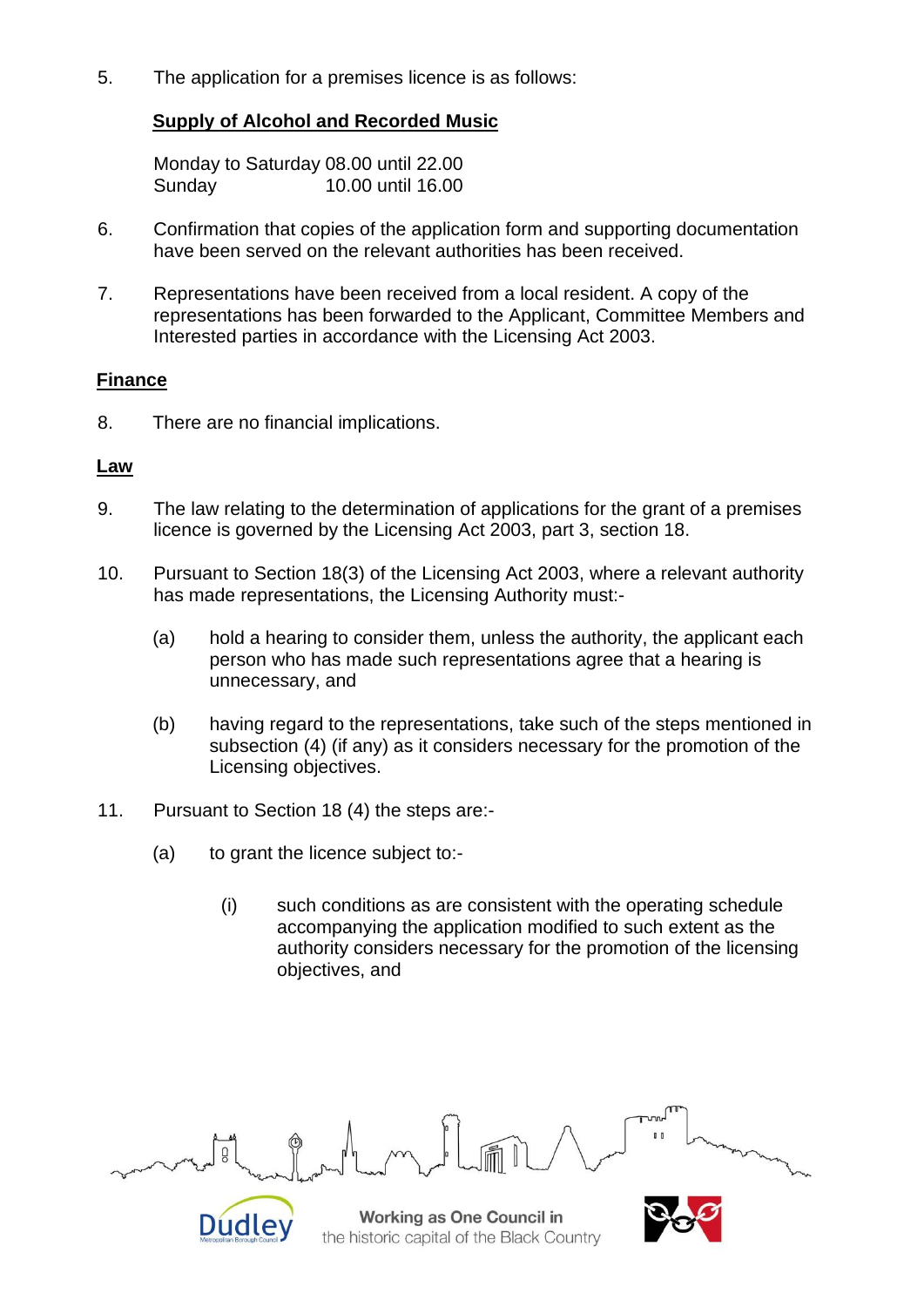- (ii) any condition which must under section 19, 20 or 21 be included in the licence;
- (b) to exclude from the scope of the licence any of the licensable activities to which the application relates:
- (c) to refuse to specify a person in the licence as the premises supervisor;
- (d) to reject the application
- 12. Pursuant to Section 23(1) of the Licensing Act 2003 where an application (or any part of an application) is granted under section 18 of the Licensing Act 2003, the Licensing Authority must immediately give notice to that effect to:-
	- 1 (a) (i) the applicant
	- 1 (a) (ii) any person who made relevant representations in respect of the application and
	- 1 (a) (iii) the Chief Officer of Police for the police area in which the premises are situated and
	- 1 (b) issue the application with the licence and a summary of it
- 13. Pursuant to section 23(2) where relevant representations were made in respect of the application, the notice under subsection (1)(a) must state the authority's reasons for its decisions as to the steps (if any) to take under section 18(3)(b).
- 14. Pursuant to section 23(3) where an application is rejected under section 18, the licensing authority must forthwith give a notice to that effect stating its reasons for the decision, to
	- (a) the applicant

**Dudley** 

- (b) any person who made relevant representations in respect of the application, and
- (c) the Chief of Police for the police area or each police area in which the premises are situated
- 15. Where a Local Authority grant a licence under section 18 pursuant to schedule 5 of the Licensing Act, section 2 the holder of the licence may appeal against any decision:-

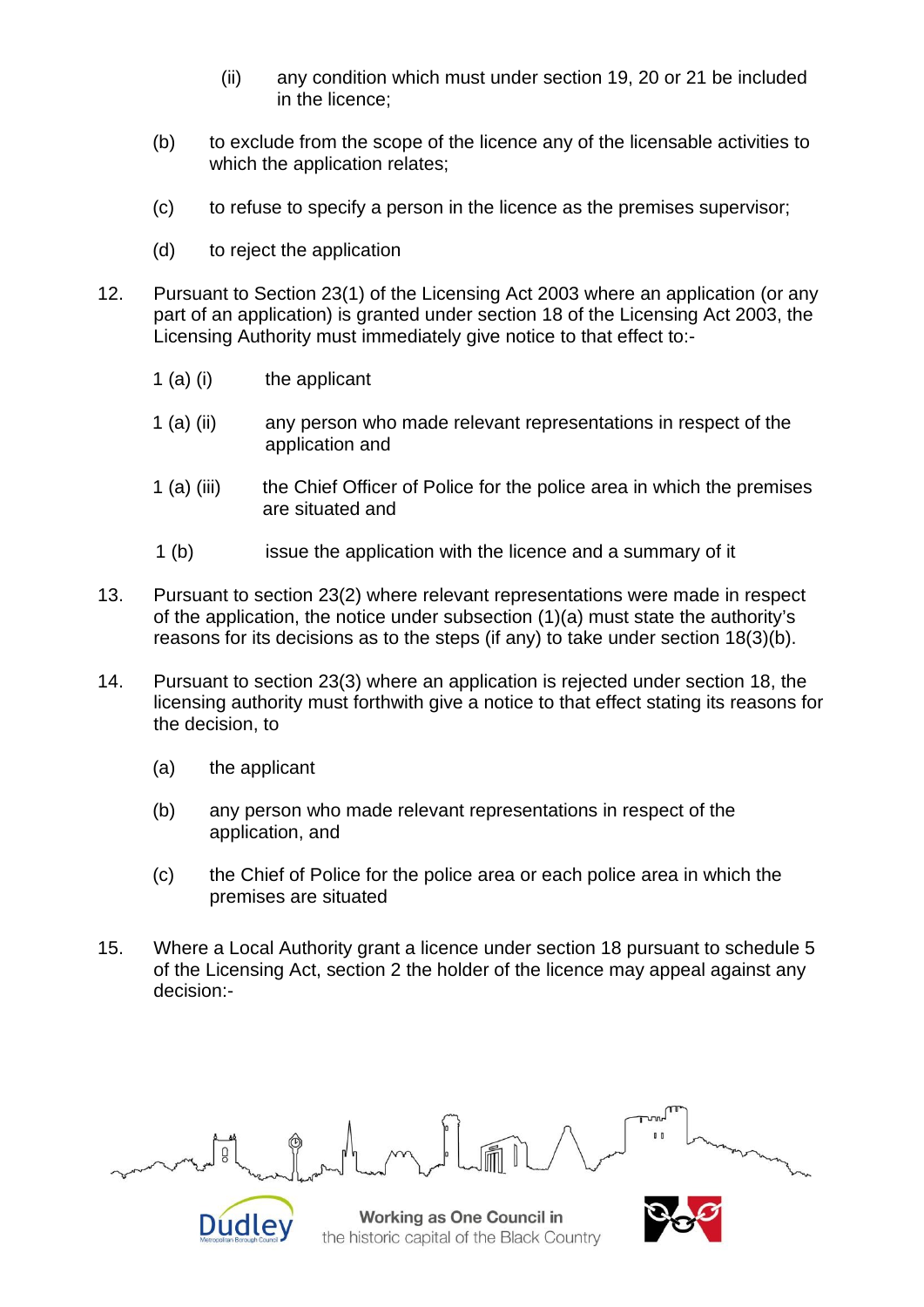- (a) to impose conditions on the licence under subsection  $(2)(a)$  or  $3(b)$  of that section, or
- (b) to take any step mentioned in subsection (4)(b) or (c) of that section (exclusion of licensable activity or refusal to specify person as premises supervisor)
- 16. Where a person who made relevant representations in relation to the application desires to contend:-
	- (a) that the licence ought not to have been granted, or
	- (b) that, on granting the licence, the licensing authority ought to have imposed different or additional conditions, or to have taken a step mentioned in subsection (4)(b) or (c) of that section, he may appeal against the decision.
- 17. In pursuance of regulation 26(2) of the Licensing Act 2003 (Hearing Regulations 2005) the Licensing Authority must make its determination within 5 working days of the conclusion of the hearing.
- 18. If the Licensing Authority refuse to grant the application, there is a right of appeal. The appeal under this part must be made to a Magistrates' Court pursuant to schedule 5 section 9 of the Licensing Act 2003.

## **Equality Impact**

- 19. This report takes into account the Council's policy on equal opportunities.
- 20. The licensing of premises and individuals will impact on children and young people through their attendance at licensed premises.
- 21. There has been no consultation or involvement of children and young people in developing these proposals.

#### **Human Resources/Organisational Development**

22. There are no organisational development/transformation implications.

## **Commercial/Procurement**

23. There are no commercial/procurement implications.